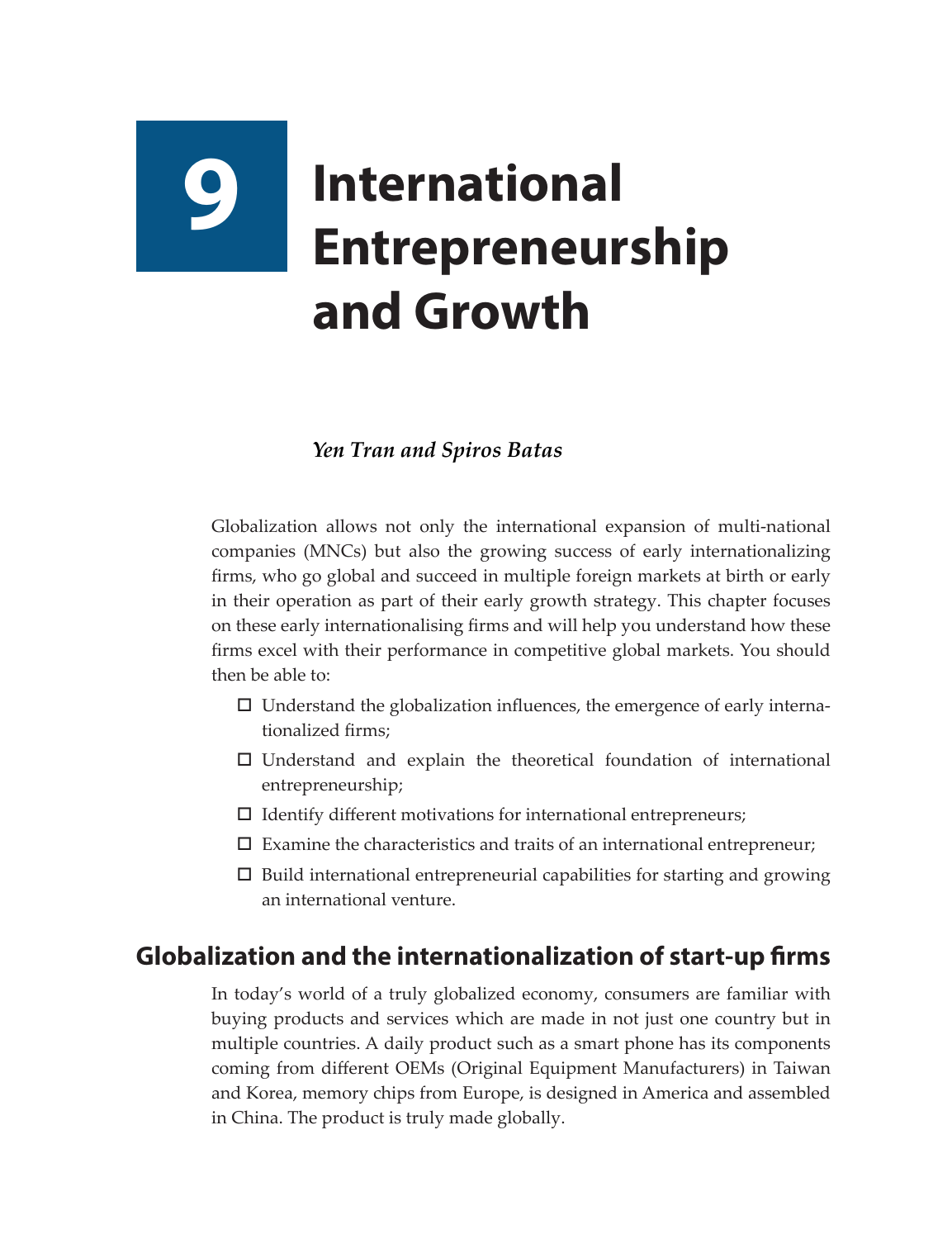#### **Globalization influences**

Globalization – the continuous integration of the countries in the world towards a liberalised and unified global market – impacts on all national economies. The increasingly free market is opening up opportunities for firms and individuals to interact and do business, even virtually, regardless of geographical locations. The movement of many previously controlled economies in the former Soviet blocs towards more free and market-oriented systems, the development of the Pacific Rim, the emergence of new markets in Asia, Latin America and Middle East have brought about countless opportunities for firms to start new businesses or to expand their business globally.

Decreased trade barriers and facilitating institutions have been observed to initiate many international business set-ups and expansions. Since after World War II, the growth of international trade and investment has been faster than the growth of domestic economies, including those of the United States and China (Hisrich, 2013). The development of trading blocs, such as NAFTA (North American Free Trade Agreement) and the European Union, with tax exemption policies, have lowered the barriers for firms to import and export their products to other countries within these customs unions.

Facilitated by advances in information and communication technology in particular, the boom of the internet, international transport, advances in process technology and integration of world financial markets, the impact of increased levels of globalization on entrepreneurship has been witnessed more than ever before. Increases in efficiency due to advancement in information, production and communication technologies have reduced costs and raised efficiency thus making it possible for firms to internationalised rapidly (Knight and Cavusgil, 2005).

Firms once focused solely on domestic markets have been recognising constraints in business development locally and the new opportunities to do business globally. We have observed many big companies, from small nations such as the Nordic countries, prove their success globally; to name just a few: H&M (a global clothing fashion company from Sweden), IKEA (a global furniture company from Sweden), LEGO (a world-leading toy company from Denmark). These companies have quickly expanded their business abroad due to the limited sizes of their home markets and the prospect of entering growing markets elsewhere. The entrance of new international competitors who are penetrating local markets has changed the competitive nature of local industries, putting pressure on domestic firms to adapt and look beyond their local territories. High labour costs, high R&D costs in the domestic markets further urge domestic firms to outsource their business in other countries (Vestring *et al.*, 2005)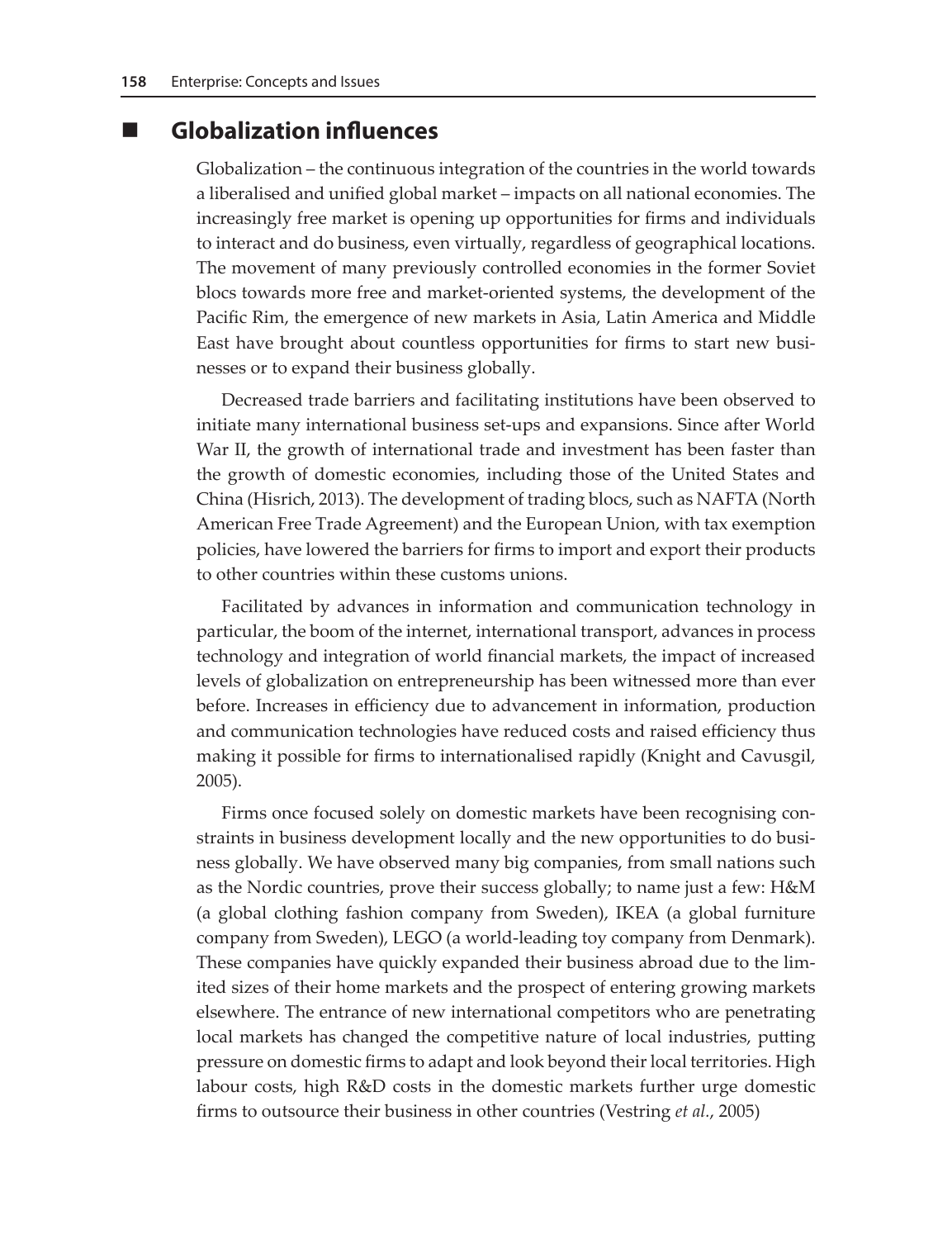#### **Internationalization of start-up firms**

The globalization trend of international markets has stimulated the international business expansion of multinational companies (MNCs) in the last few decades. However, this globalization of markets and new technologies allows not only the international expansion of large established firms such as IKEA, Zara, H&M and Lego, but also the growing success of firms who internationalized and succeed in multiple foreign markets at birth (international start-ups) or early in their operation, despite limited resources.

**Cochlear** – an Australian company producing implants for the profound deaf is an example of a 'born-global' firm. The company has relied on their strong relationship with hospital and research centres located all around the world right from inception to maintain a strong technological base for their product innovation. Its technological partners and network of institutions are located in Australia, Switzerland, Germany and the United States. (Rennie, 1993).

**Tip**: Early internationalising firms succeed in multiple foreign markets early in their operation despite limited resources. Consider if resource constraint would be an opportunity for firms to be innovative and an option for growth strategy.

**Logitech** – a world famous mouse device company – was founded by one Swiss and two Italians, who had a strategic vision from the start to build a global new venture. The company has two headquarters, in the US and Switzerland, and later on has expanded to Taiwan and Ireland. Its customer base has been globally built, e.g. a Japanese company was the first customer to sign a commercial contract with Logitech (Alahuta, 1990).

**Easyjet** – a well-known international low cost airline– was founded by a Greek entrepreneur. Stelios Haji-Ioannou, who lives in the UK, travelled to the US and realised the potential of replicating the low cost airline business model by American based Southwest Airlines in the UK market. Stelios has been successfully adapting the business model in the international context, focusing on multiple markets as its initial strategy. These companies are excellent examples of early internationalized firms or born-global firms.

## **Case study: Skype– global from the start**

Skype provides free internet phone and messaging services and is a born-global start up. Users need to install software with internet phone technology to communicate with others. There are millions of users logged in on Skype and the program and service has made such a strong impression that the term "Skype me" has replaced "call me" in some circles. Niklas Zennstrom and Janus Friis, the same two entrepreneurs who invented